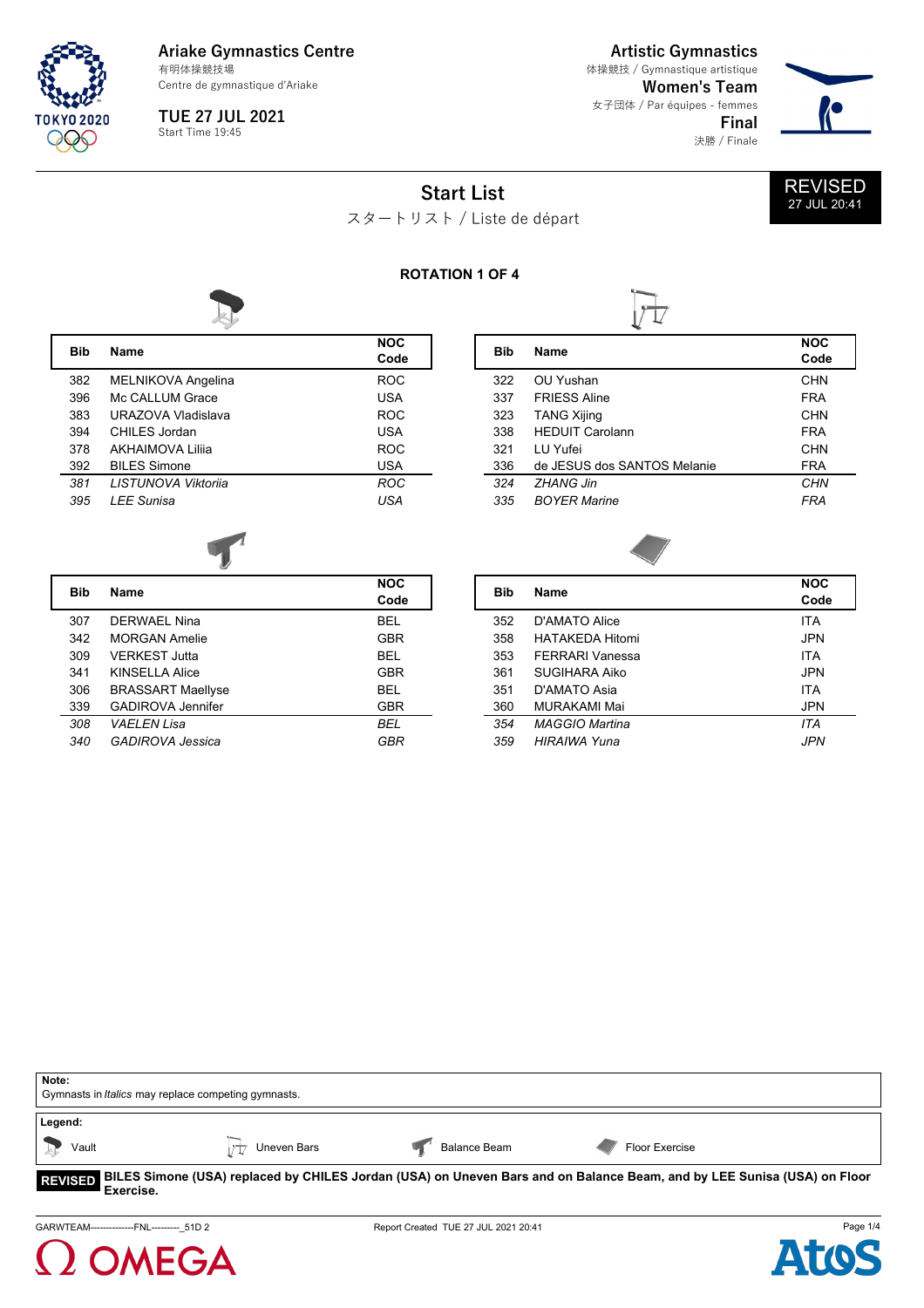

**TUE 27 JUL 2021**  $Start Time 20:15$ 

**Artistic Gymnastics**

**Women's Team** 女子団体 / Par équipes - femmes **Final** 決勝 / Finale 体操競技 / Gymnastique artistique



REVISED 27 JUL 20:41

**Start List**



## **ROTATION 2 OF 4**

L



| Bib | <b>Name</b>            | <b>NOC</b><br>Code |
|-----|------------------------|--------------------|
| 359 | <b>HIRAIWA Yuna</b>    | JPN                |
| 351 | D'AMATO Asia           | <b>ITA</b>         |
| 361 | SUGIHARA Aiko          | <b>JPN</b>         |
| 353 | FFRRARI Vanessa        | <b>ITA</b>         |
| 360 | MURAKAMI Mai           | <b>JPN</b>         |
| 352 | D'AMATO Alice          | ITA                |
| 358 | <b>HATAKFDA Hitomi</b> | <b>JPN</b>         |
| 354 | MAGGIO Martina         | <b>ITA</b>         |
|     |                        |                    |

| Bib | <b>Name</b>               | <b>NOC</b><br>Code |
|-----|---------------------------|--------------------|
| 396 | Mc CALLUM Grace           | <b>USA</b>         |
| 383 | URAZOVA Vladislava        | <b>ROC</b>         |
| 394 | CHII FS Jordan            | <b>USA</b>         |
| 382 | <b>MELNIKOVA Angelina</b> | <b>ROC</b>         |
| 395 | <b>LEE Sunisa</b>         | <b>USA</b>         |
| 381 | LISTUNOVA Viktorija       | <b>ROC</b>         |
| 392 | <b>BILES Simone</b>       | <b>USA</b>         |
| 378 | AKHAIMOVA Lilija          | ROC                |
|     |                           |                    |



| Bib | <b>Name</b>                 | <b>NOC</b><br>Code |
|-----|-----------------------------|--------------------|
| 338 | <b>HEDUIT Carolann</b>      | <b>FRA</b>         |
| 324 | 7HANG Jin                   | <b>CHN</b>         |
| 335 | <b>BOYER Marine</b>         | <b>FRA</b>         |
| 323 | <b>TANG Xijing</b>          | <b>CHN</b>         |
| 336 | de JFSUS dos SANTOS Melanie | <b>FRA</b>         |
| 321 | LU Yufei                    | <b>CHN</b>         |
| 337 | <b>FRIESS Aline</b>         | FRA                |
| 322 | OU Yushan                   | CHN                |

| <b>Name</b>              | <b>NOC</b><br>Code |
|--------------------------|--------------------|
| KINSELLA Alice           | <b>GBR</b>         |
| VERKEST Jutta            | BEL                |
| GADIROVA Jennifer        | <b>GBR</b>         |
| DERWAFI Nina             | BEL                |
| GADIROVA Jessica         | <b>GBR</b>         |
| VAFI FN Lisa             | <b>BEL</b>         |
| <b>MORGAN Amelie</b>     | GBR                |
| <b>BRASSART Maellyse</b> | BEL                |
|                          |                    |

| Note:                                                      |             |                     |                                                                                                                         |  |
|------------------------------------------------------------|-------------|---------------------|-------------------------------------------------------------------------------------------------------------------------|--|
| Gymnasts in <i>Italics</i> may replace competing gymnasts. |             |                     |                                                                                                                         |  |
| Legend:                                                    |             |                     |                                                                                                                         |  |
| Vault                                                      | Uneven Bars | <b>Balance Beam</b> | Floor Exercise                                                                                                          |  |
| <b>REVISED</b><br><b>Evercice</b>                          |             |                     | BILES Simone (USA) replaced by CHILES Jordan (USA) on Uneven Bars and on Balance Beam, and by LEE Sunisa (USA) on Floor |  |

**Exercise.**

GARWTEAM----------------FNL-----------\_51D 2 Report Created TUE 27 JUL 2021 20:41



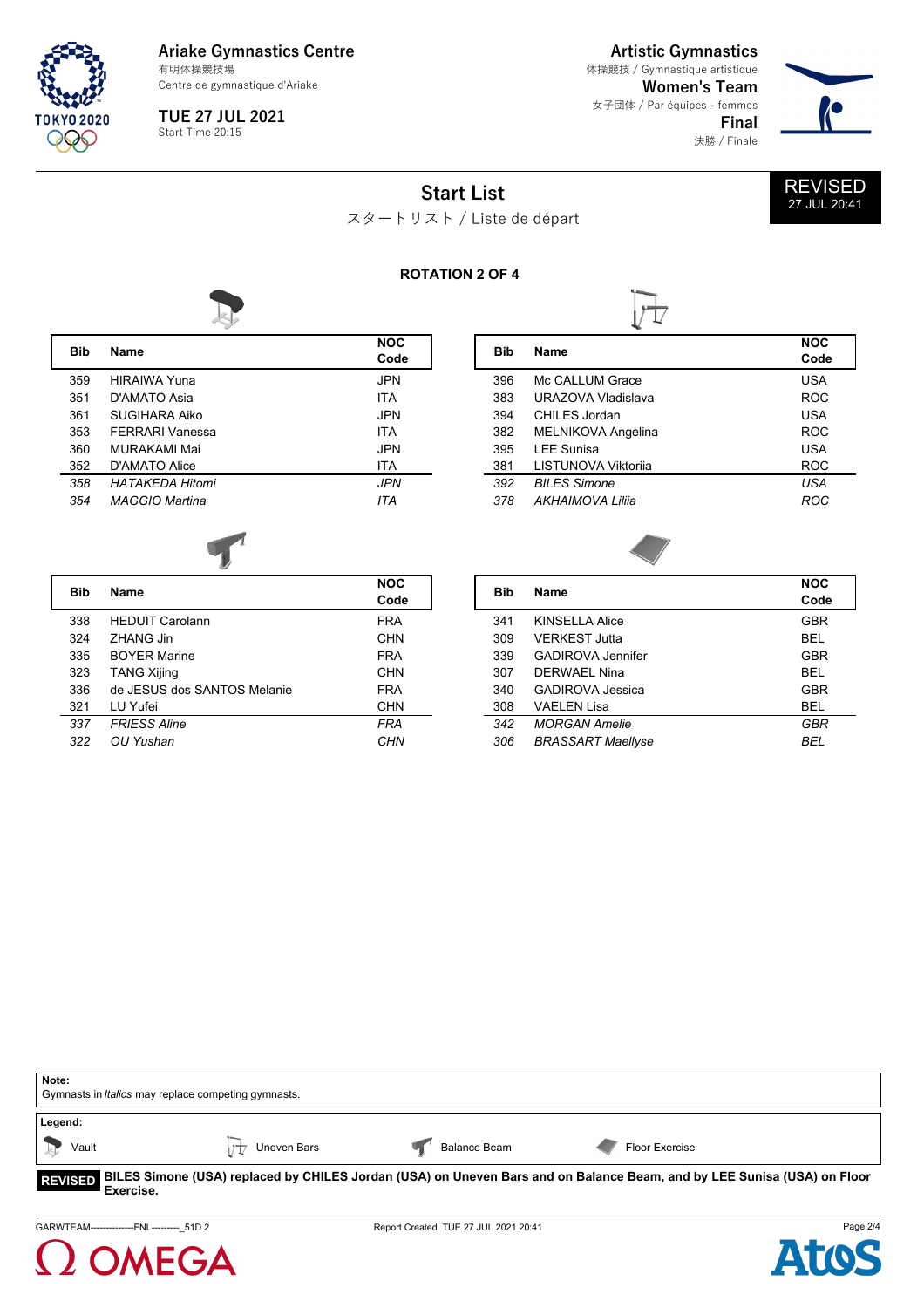

**TUE 27 JUL 2021**  $Start Time 20:45$ 

**Artistic Gymnastics**

**Women's Team** 女子団体 / Par équipes - femmes **Final** 決勝 / Finale 体操競技 / Gymnastique artistique



REVISED 27 JUL 20:41

**Start List**



L

L

## **ROTATION 3 OF 4**



| <b>Bib</b> | <b>Name</b>              | <b>NOC</b><br>Code |
|------------|--------------------------|--------------------|
| 309        | VERKEST Jutta            | BEL                |
| 341        | KINSELLA Alice           | GBR                |
| 306        | <b>BRASSART Maellyse</b> | BEL                |
| 340        | GADIROVA Jessica         | <b>GBR</b>         |
| 308        | VAFI FN Lisa             | BEL                |
| 339        | GADIROVA Jennifer        | <b>GBR</b>         |
| 307        | DFRWAFI Nina             | BFI                |
| 342        | <b>MORGAN Amelie</b>     | GBR                |
|            |                          |                    |

| Bib | <b>Name</b>            | <b>NOC</b><br>Code |
|-----|------------------------|--------------------|
| 354 | MAGGIO Martina         | <b>ITA</b>         |
| 361 | SUGIHARA Aiko          | JPN                |
| 352 | D'AMATO Alice          | <b>ITA</b>         |
| 360 | MURAKAMI Mai           | JPN                |
| 351 | D'AMATO Asia           | <b>ITA</b>         |
| 358 | <b>HATAKEDA Hitomi</b> | <b>JPN</b>         |
| 353 | FFRRARI Vanessa        | ITA                |
| 359 | HIRAIWA Yuna           | JPN                |
|     |                        |                    |



| Bib | <b>Name</b>                | <b>NOC</b><br>Code |
|-----|----------------------------|--------------------|
| 383 | URAZOVA Vladislava         | <b>ROC</b>         |
| 396 | Mc CALLUM Grace            | <b>USA</b>         |
| 382 | <b>MELNIKOVA Angelina</b>  | <b>ROC</b>         |
| 395 | <b>LEE Sunisa</b>          | <b>USA</b>         |
| 381 | <b>LISTUNOVA Viktorija</b> | <b>ROC</b>         |
| 394 | CHILES Jordan              | <b>USA</b>         |
| 378 | AKHAIMOVA Lilija           | <b>ROC</b>         |
| 392 | <b>BILES Simone</b>        | USA                |

| Bib | <b>Name</b>                 | <b>NOC</b> |
|-----|-----------------------------|------------|
|     |                             | Code       |
| 323 | <b>TANG Xijing</b>          | <b>CHN</b> |
| 338 | <b>HEDUIT Carolann</b>      | <b>FRA</b> |
| 324 | ZHANG Jin                   | <b>CHN</b> |
| 335 | <b>BOYER Marine</b>         | <b>FRA</b> |
| 321 | I U Yufei                   | <b>CHN</b> |
| 336 | de JESUS dos SANTOS Melanie | FRA        |
| 322 | OU Yushan                   | CHN        |
| 337 | <b>FRIESS Aline</b>         | FRA        |

| Note:<br>Gymnasts in <i>Italics</i> may replace competing gymnasts.                                                                          |             |                     |                |  |
|----------------------------------------------------------------------------------------------------------------------------------------------|-------------|---------------------|----------------|--|
| Legend:<br>Vault                                                                                                                             | Uneven Bars | <b>Balance Beam</b> | Floor Exercise |  |
| REVISED BILES Simone (USA) replaced by CHILES Jordan (USA) on Uneven Bars and on Balance Beam, and by LEE Sunisa (USA) on Floor<br>Exercise. |             |                     |                |  |



**MEGA**